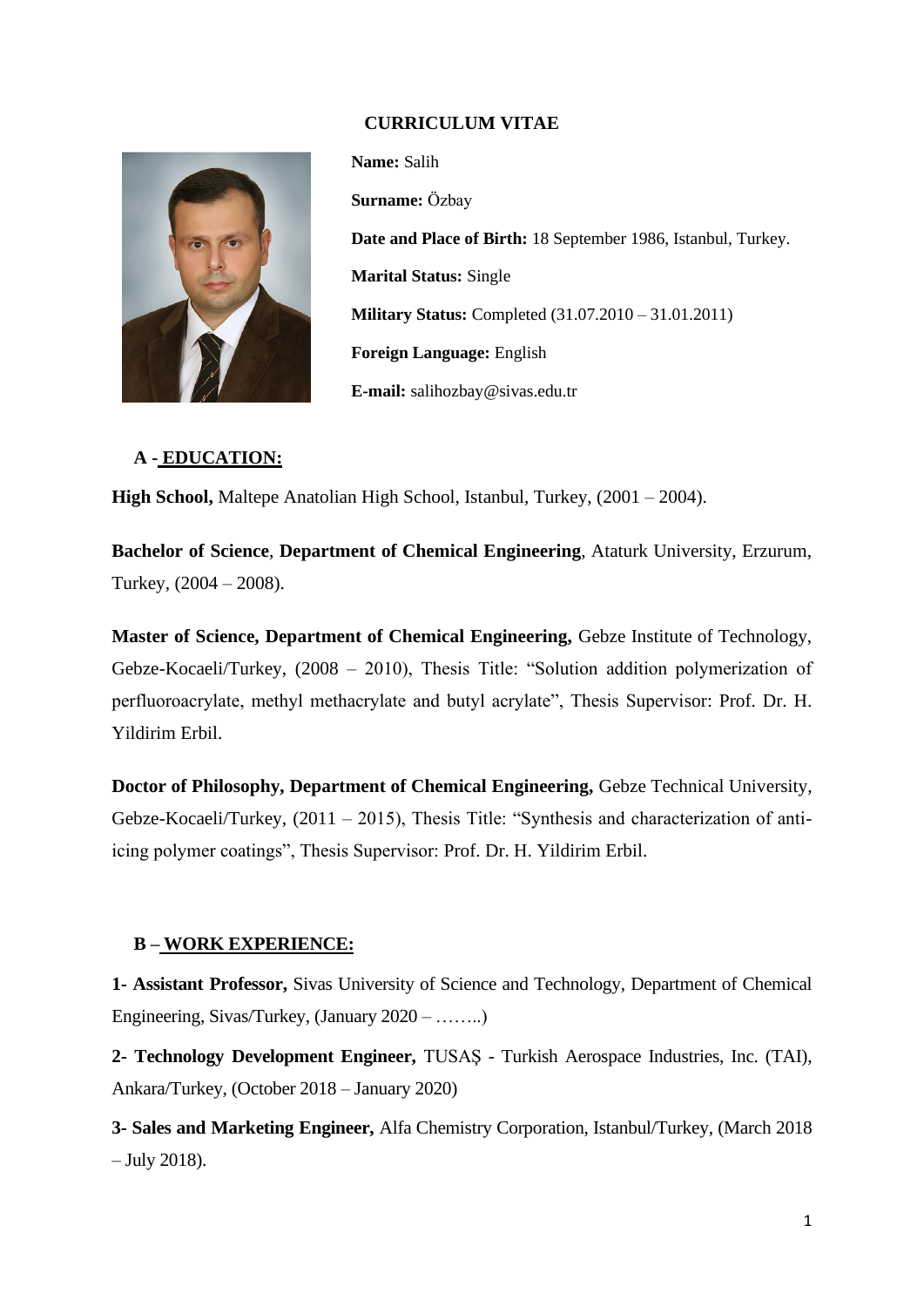**4- R&D Chemical Engineer,** PETLAS Tire Industry and Trade Inc., Kırsehir/Turkey, (November 2017 – January 2018).

**5- R&D Project Manager,** Öztek Textile Printing and Dyeing Industries Inc., Ergene-Tekirdag/Turkey, (April 2016 – September 2017).

**6- Project Assistant – PhD student,** TUBITAK-TBAG (Project No: 112T813) "Synthesis and characterization of anti-icing coatings made of porous polymer/impregnated liquid pair", Gebze Technical University, Gebze-Kocaeli/Turkey, (April 2013 – April 2015), Project Manager: Prof. Dr. H. Yildirim Erbil

**7- Project Assistant – PhD student,** TUBITAK-MAG (Project No: 111M458), "Synthesis of a Superolephobic Surface using Fluoro(meth)acrylate Polymers in Liquid-CO<sup>2</sup> Medium (Solvent-Free Process)", Gebze Institute of Technology, Gebze-Kocaeli/Turkey, (November 2011 – November 2012), Project Manager: Prof. Dr. H. Yildirim Erbil

**8- Project Assistant – MSc student,** EC-FP6-Integrated Project, Advanced Nanostructured Surfaces for the Control of Biofouling (AMBİO), Gebze Institute of Technology, Gebze-Kocaeli/Turkey, (March 2009 – February 2010), Project Manager: Prof. Dr. H. Yildirim Erbil

## **C - Scientific Research Interests and R&D Activities:**

- **1.** Solution copolymerization of fluorinated monomers with commercial monomers.
- **2.** Investigating the effect of monomer composition of fluorinated copolymers on molecular weight, glass transition temperature and surface free energy.
- **3.** Surface free energy calculation of polymer surfaces using contact angle measurements.
- **4.** Determination of Mark-Houwink constants of polymers.
- **5.** Synthesis of polymeric superhydrophob and superoleophob surfaces in liquid CO<sub>2</sub>.
- **6.** Grafting of perfluoro acrylates onto SBR rubber and preparation of water/oil repellent surfaces by using organic/inorganic hybrid method.
- **7.** Synthesis and characterization of anti-icing polymer coatings. Development of anti-icing characterization methods.
- **8.** Production of ballistic armor plate using ceramic/polymer composites.
- **9.** Development of textile products containing thermal energy storage properties with microcapsulation of phase change materials (PCM).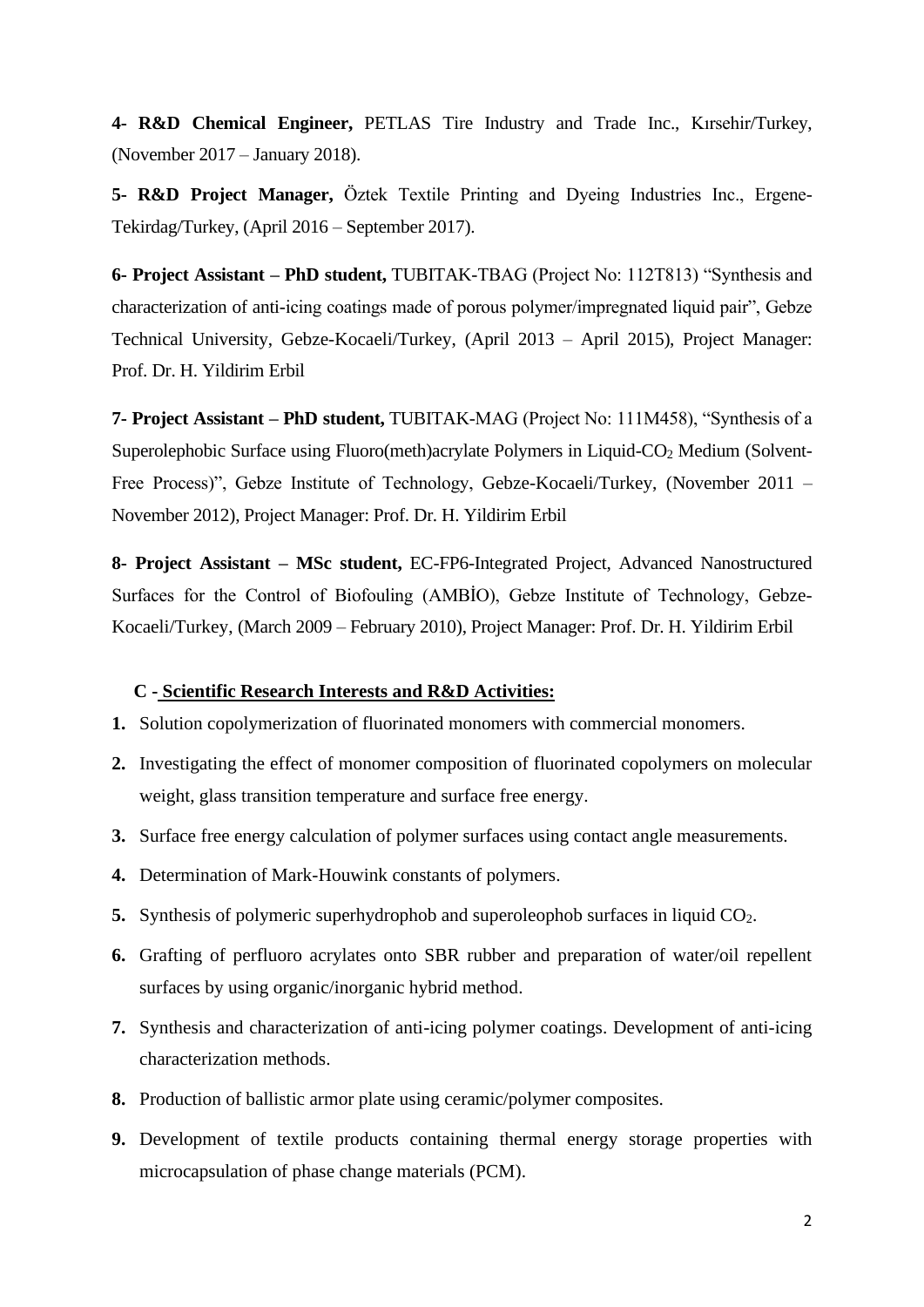#### **D - Publications in International Journals:**

- **D1.** Solution copolymerization of perfluoroalkyl ethyl methacrylate with methyl methacrylate and butyl acrylate: Synthesis and surface properties, **S. Ozbay** and H. Y. Erbil, Colloids and Surfaces A: Physicochemical and Engineering Aspects, 452, 9-17, (2014).
- **D2.** Superhydrophobic and oleophobic surfaces obtained by graft copolymerization of perfluoroalkyl ethyl acrylate onto SBR rubber, **S. Ozbay** and H. Y. Erbil, Colloids and Surfaces A: Physicochemical and Engineering Aspects, 481, 537-546, (2015).
- **D3.** Improved icephobic properties on surfaces with a hydrophilic lubricating liquid, **S. Ozbay**, C. Yuceel and H. Y. Erbil, ACS Applied Materials & Interfaces, 7, 22067-22077, (2015).
- D4. Ice accretion by spraying supercooled droplets is not dependent on wettability and surface free energy of substrates, **S. Ozbay** and H. Y. Erbil, Colloids and Surfaces A: Physicochemical and Engineering Aspects, 504, 210-218, (2016).
- **D5.** Solvent-free synthesis of a superamphiphobic surface by green chemistry, **S. Ozbay**, U. Cengiz and H. Y. Erbil, ACS Applied Polymer Materials, 1 (8), 2033-2043, (2019).
- **D6.** N. Erdogan, F. Erden, A.T. Astarlioglu, M. Ozdemir, **S. Ozbay,** G. Aygun, L. Ozyuzer, "ITO/Au/ITO multilayer thin films on transparent polycarbonate with enhanced EMI shielding properties", Current Applied Physics, 20, 489-497, (2020).

#### **E - Papers Presented at Conferences:**

- **E1.** "Solution addition polymerization of perfluoroacrylate, methyl methacrylate and butyl acrylate", **Salih Özbay** and H. Yıldırım Erbil, 3rd National Polymer Science and Technology Congress, Kocaeli University, Kocaeli/Turkey, 12-14 May 2010.
- **E2.** "Effect of monomer composition of fluorinated copolymers on glass transition temperature and surface free energy", **Salih Özbay** and H. Yıldırım Erbil, 10. National Chemical Engineering Congress, Koc University, Istanbul/Turkey, 3-6 September 2012.
- **E3.** "Synthesis of superoleophobic surface in liquid CO<sup>2</sup> medium" Uğur Cengiz, **Salih Özbay** and H. Yıldırım Erbil, 4. National Polymer Science and Technology Congress, Canakkale 18 March University, Canakkale/Turkey, 5-8 September 2012.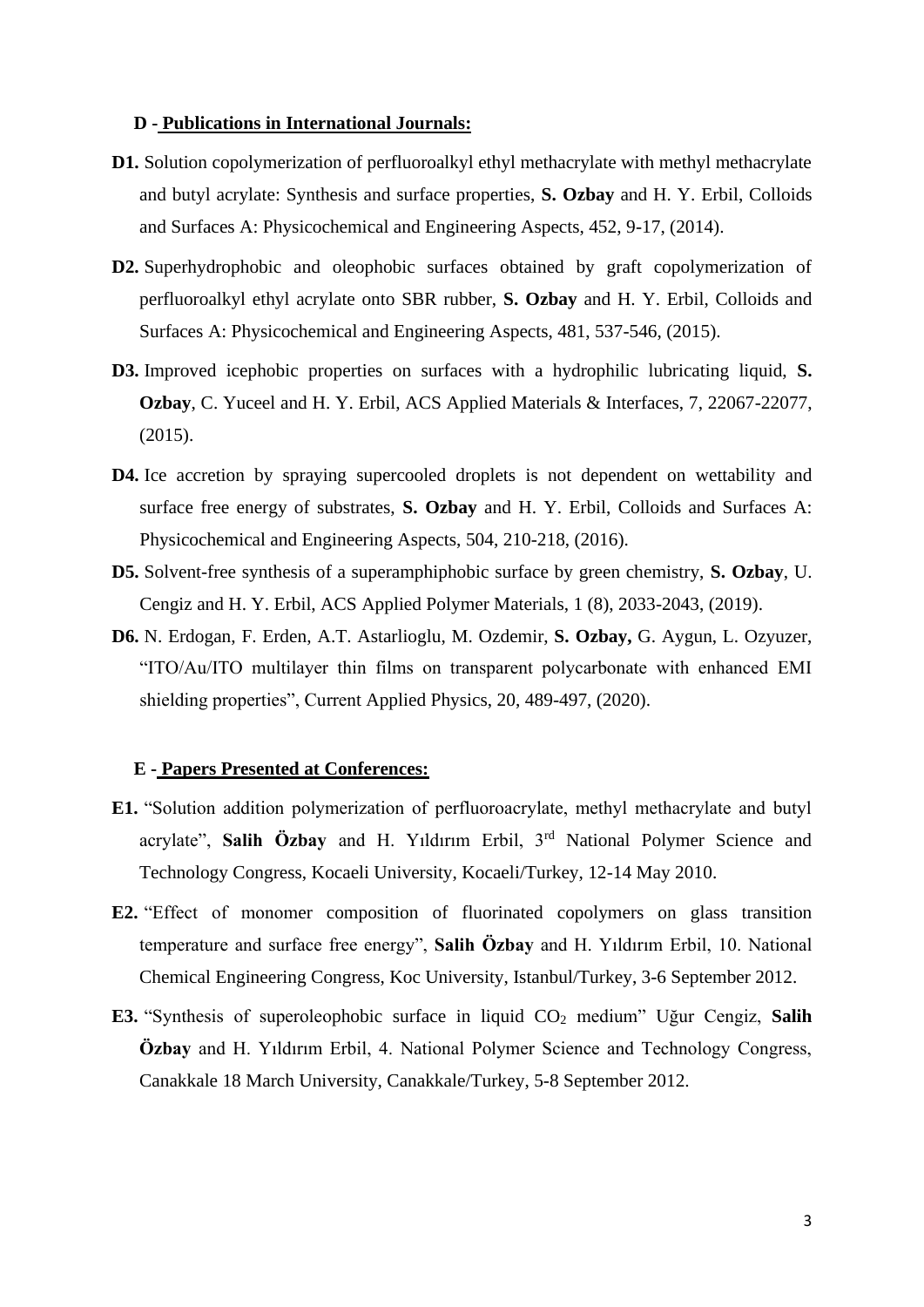- **E4.** "Effect of wettability and surface free energy on icing" **Salih Özbay** and H. Yıldırım Erbil, 12. National Chemical Engineering Congress, Izmir Institute of Technology, Izmir/Turkey, 23-26 August 2016.
- **E5.** "Synthesis of anti-icing polymer surface with hydrophilic liquid impregnated materials" **Salih Özbay** and H. Yıldırım Erbil, 12. National Chemical Engineering Congress, Izmir Institute of Technology, Izmir/Turkey, 23-26 August 2016.
- **E6.** "Synthesis and characterization of anti-icing polymer coatings" **Salih Özbay** and H. Yıldırım Erbil, 6. National Polymer Science and Technology Congress, Hacettepe University, Ankara/Turkey, 4-7 September 2016.
- **E7.** "Superhydrophobic and oleophobic surfaces obtained by perfluoroalkyl ethyl acrylate grafted SBR rubber and anti-icing properties" **Salih Özbay** and H. Yıldırım Erbil, 6. National Polymer Science and Technology Congress, Hacettepe University, Ankara/Turkey, 4-7 September 2016.
- **E8.** "Transparent and Conductive ITO/Au/ITO Multilayer Thin Films with Enhanced EMI Shielding Properties", Erdogan, N., Astarlioglu, A.T., **Ozbay, S.,** Erden, F., Ece, R.E., Ozdemir, M., Aygun, G., Ozyuzer L., International Conference on Advances in Functional Materials in UCLA (AAAFM-UCLA), University of California, Los Angeles, USA, August 19-22, 2019.

## **F – Selected International Citations:**

**F.1.** Han, D.; Zhu, L.; Chen, Y.; Li, W.; Wang, X.; Ning, L., Synthesis of fluorosilicone monomer and application in hydrophobic surface of acrylic copolymer, *Journal of Applied Polymer Science*, 132, 41926, (2015), Cited Article: D1.

**F.2.** Yıldırım, M.; Demir, G.E.; Caglar, A.; Cengiz, U.; Kaya, I., Fabrication of superhydrophobic and highly oleophobic electrochromic composite surfaces, *Progress in Organic Coatings*, 97, 254 – 260, (2016), Cited Article: D1.

**F.3.** Gu, Z.; Zhang, M.; He, J.; Ni, P., Surface energy and surface reorganization of perfluorohexylethyl methacrylate/n-alkyl (meth)acrylate copolymers, *Colloids and Surfaces A: Physicochemical and Engineering Aspects,* 502, 159 – 167, (2016), Cited Article: D1.

**F.4.** Gu, Z. Cheng, J.; Zhang, M.; He, J.; Ni, P., Effect of groups at α-position and side-chain structure of comonomers on surface free energy and surface reorganization of fluorinated methacrylate copolymer, *Polymer*, 114, 79 – 87, (2017), Cited Article: D1.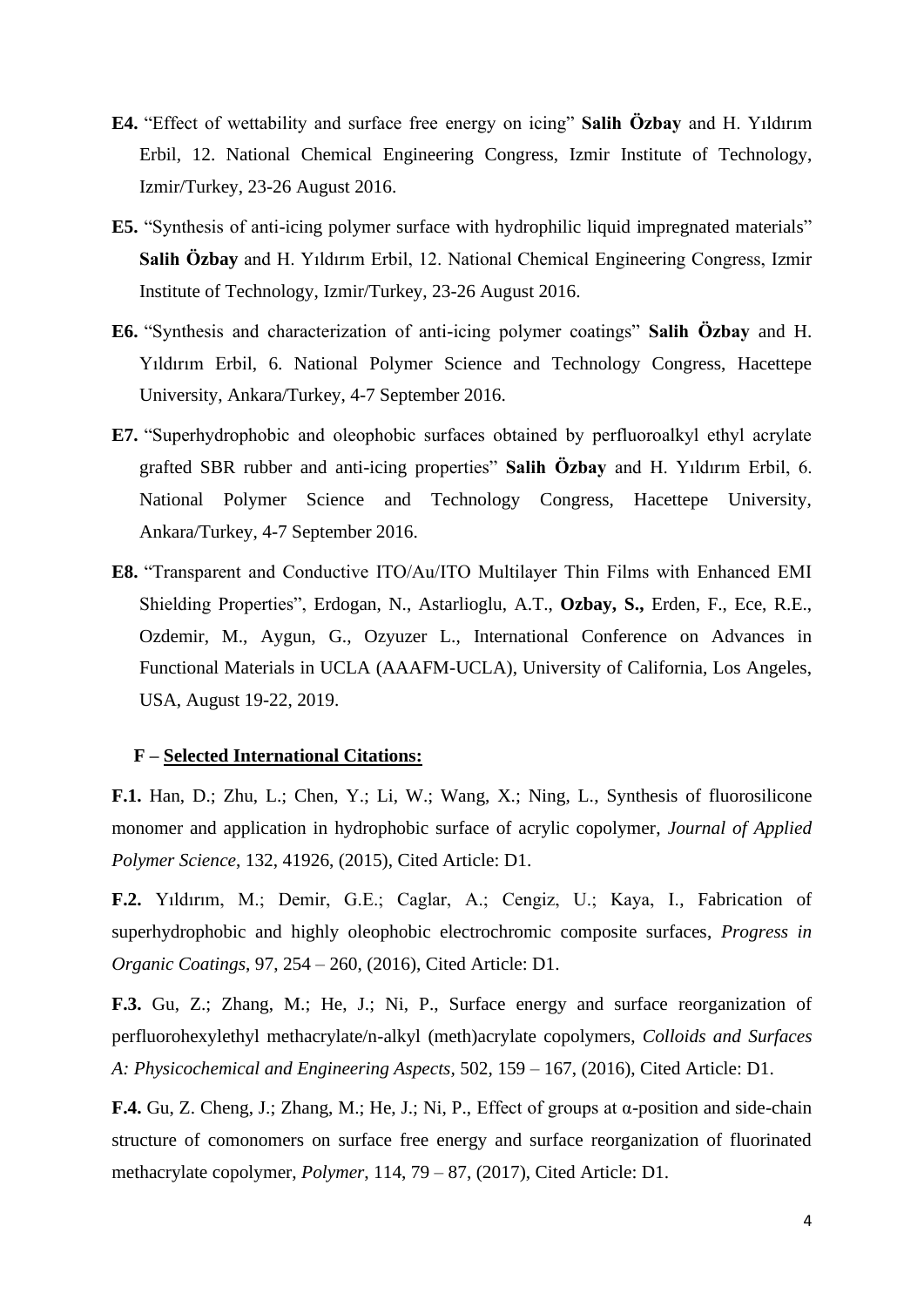**F.5.** Bryuzgin, E.V.; Klimov, V.V.; Repin, S.A.; Navrotskiy, A.V.; Novakov, I.A. Aluminum surface modification with fluoroalkyl methacrylate-based copolymers to attain superhydrophobic properties, *Applied Surface Science*, 419, 454-459, (2017), Cited Article: D1.

**F.6.** Darmanin, T.; Laugier, J.P.; Orange, F.; Guittard, F., Influence of the monomer structure and electrochemical parameters on the formation of nanotubes with parahydrophobic properties (high water adhesion) by a templateless electropolymerization process, *Journal of Colloid and Interface Science*, 466, 413-424, (2016), Cited Article: D2

**F.7.** Godeau, G.; Darmanin, T.; Guittard, F., Hydrocarbon/perfluorocarbon mixed chain azides for surface post-functionalization, *Journal of Fluorine Chemistry*, 184, 8 – 15, (2016), Cited Article: D2.

**F.8.** Boo, C.; Lee, J.; Elimelech, M., Omniphobic polyvinylidene fluoride (PVDF) membrane for desalination of shale gas produced water by membrane distillation, *Environmental Science & Technology*, 50 (22), 12275 – 12282, (2016), Cited Article: D2.

**F.9.** Demir, T.; Wei, L.; Nitta, N.; Yushin, G.; Brown, P.J.; Luzinov, I., Towards a long-chain perfluoroalkyl replacement: Water and oil repellency of polyethylene terephthalate (PET) films modified with perfluoropolyether-based polyesters, *ACS Applied Materials & Interfaces*, 9 (28), 24318 – 24330, (2017), Cited Article: D2.

**F.10.** Liu, B.; Zhang, K.; Tao, C.; Zhao, Y.; Li, X.; Zhu, K.; Yuan, X., Strategies for antiicing: low surface energy or liquid-infused?, *RSC Advances*, 6, 70251 – 70260, (2016), Cited Article: D3.

**F.11.** Moriya, T.; Manabe, K.; Tenjimbayashi, M.; Suwabe, K.; Tsuchiya, H.; Matsubayashi, T.; Navarrini, W.; Shiratori, S., A superrepellent coating with dynamic fluorine chains for frosting suppression: effects of polarity, coalescence and ice nucleation free energy barrier, *RSC Advances*, 6 (95), 92197 – 92205, (2016), Cited Article: D3.

**F.12.** Bazyar, H.; Javadpour, S.; Lammertink, R.G.H., On the gating mechanism of slippery liquid infused porous membranes, *Advanced Materials Interfaces*, DOI: 10.1002/admi.201600025, (2016), Cited Article: D3.

**F.13.** Godeau, G.; Guittard, F.; Darmanin, T., Staudinger-Ureation: A new and fast reaction for surface post-functionalization, *Materials Today Communications*, 8, 165 – 171, (2016), Cited Article: D3.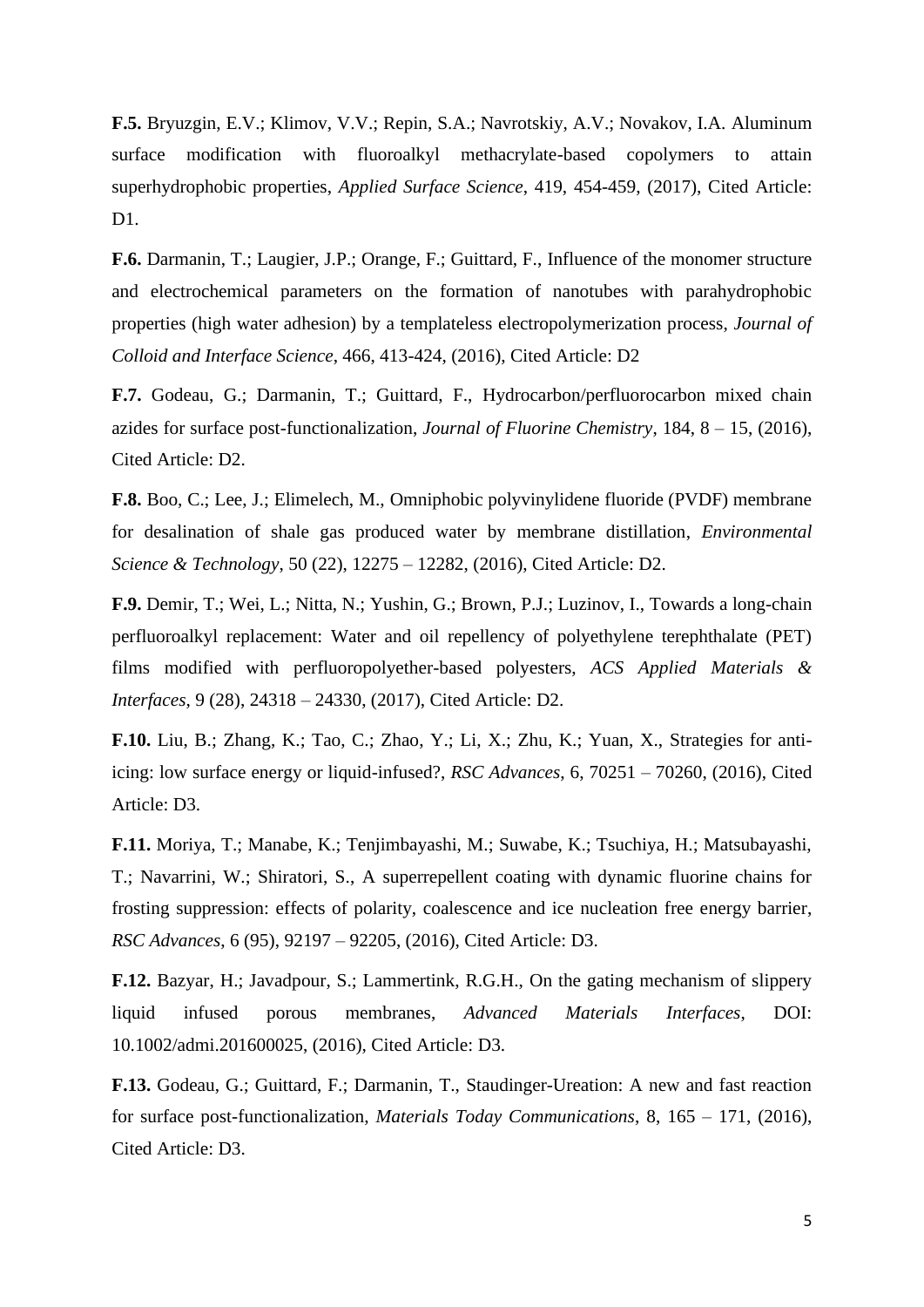**F.14.** Yeong, Y. H.; Wang, C.; Wynne, K.J.; Gupta, M.C., Oil-infused superhydrophobic silicone material for low ice adhesion with long-term infusion stability, *ACS Applied Materials & Interfaces*, 8 (46), 32050 – 32059, (2016), Cited Article: D3.

**F.15.** Sun, X.; Rykaczewski, K., Suppression of frost nucleation achieved using the nanoengineered integral humidity sink effect, *ACS Nano*, 11, 906 – 917, (2017), Cited Article: D3.

**F.16.** Chen, D.; Gelenter, M.D.; Hong, M.; Cohen, R.E.; McKinley, G.H., Icephobic surfaces induced by interfacial nonfrozen water, *ACS Applied Materials & Interfaces*, 9 (4), 4202 – 4214, (2017), Cited Article: D3.

**F.17.** Tao, C.; Li, X.; Liu, B.; Zhang, K.; Zhao, Y.; Zhu, K.; Yuan, X., Highly icephobic properties on slippery surfaces formed from polysiloxane and fluorinated POSS, *Progress in Organic Coatings*, 103, 48 – 59, (2017). Cited Article: D3.

**F.18.** Zhang, J.; Gu, C.; Tu, J., Robust Slippery Coating with Superior Corrosion Resistance and Anti-Icing Performance for AZ31B Mg Alloy Protection, *ACS Applied Materials & Interfaces*, 9 (12), 11247 – 11257, (2017), Cited Article: D3.

**F.19.** Chen, J.; Li, K.; Wu, S.; Liu, J.; Liu, K.; Fan, Q., Durable anti-icing coatings based on self-sustainable lubricating layer, *ACS Omega*, 2 (5), 2047 – 2054, (2017), Cited Article: D3.

**F.20.** Li, C.; Li, X.; Tao, C.; Ren, L.; Zhao, Y.; Bai, S.; Yuan, X., Amphiphilic Antifogging/Anti-Icing Coatings Containing POSS-PDMAEMA-b-PSBMA, *ACS Applied Materials & Interfaces*, DOI: 10.1021/acsami.7b05286, (2017), Cited Article: D3..

**F.21.** Zhang, W.; Wang, S.; Xiao, Z.; Yu, X.; Liang, C.; Zhang, Y., Frosting Behavior of Superhydrophobic Nanoarrays under Ultralow Temperature, *Langmuir*, DOI: 10.1021/acs.langmuir.7b01418, (2017), Cited Article: D3.

**F.22.** Tao, C.; Li, X.; Liu, B.; Zhang, K.; Zhao, Y.; Zhu, K.; Yuan, X., Highly icephobic properties on slippery surfaces formed from polysiloxane and fluorinated POSS, *Progress in Organic Coatings*, 103, 48 – 59, (2017). Cited Article: D4.

**F.23.** Zhang, G.; Zhang, Q.; Cheng, T.; Zhan, X.; Chen, F., Polyols-Infused Slippery Surfaces Based on Magnetic Fe3O4-Functionalized Polymer Hybrids for Enhanced Multifunctional Anti-Icing and Deicing Properties, *Langmuir*, 34 (13), 4052 – 4058, (2018). Cited Article: D4.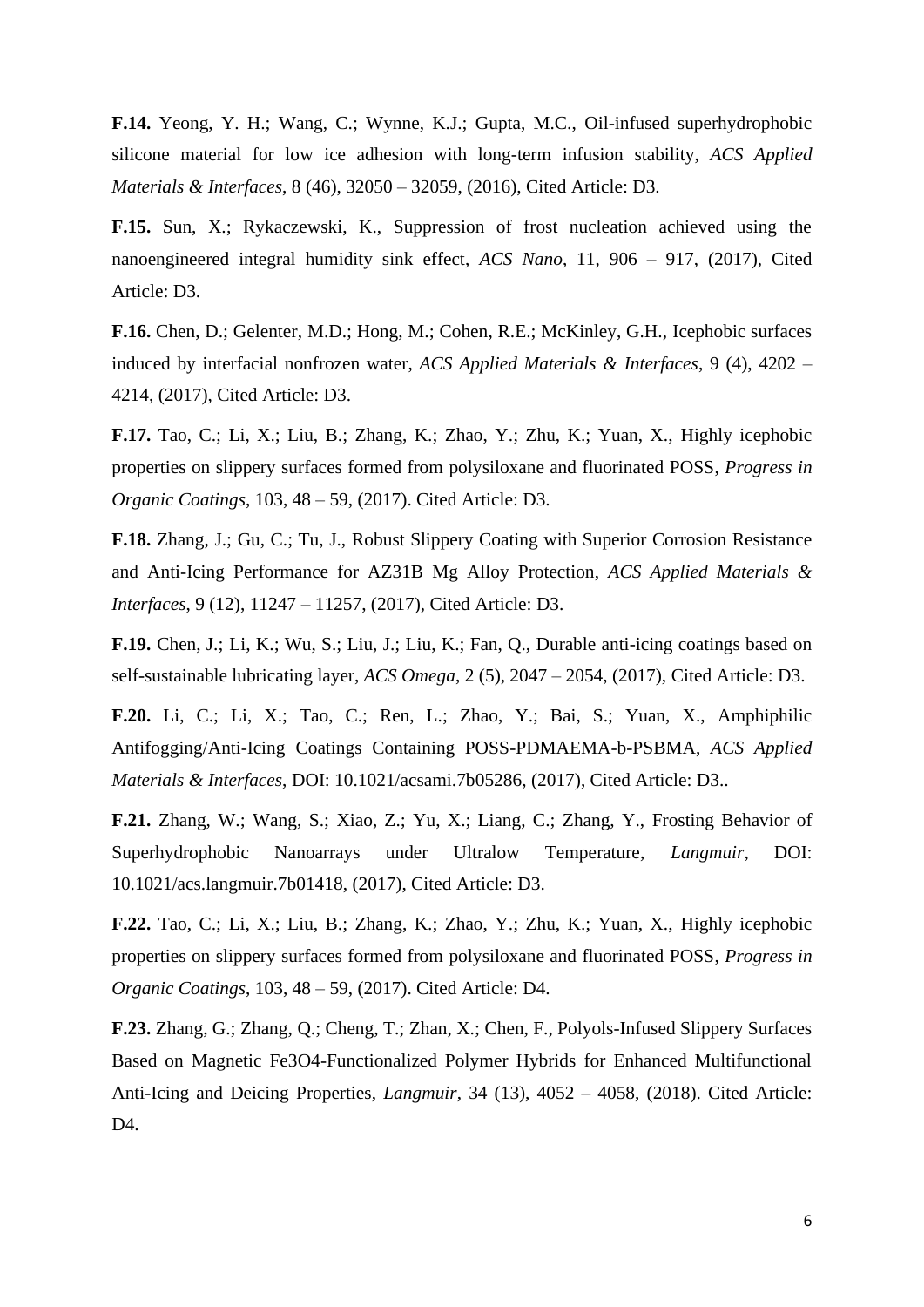#### **G – Abstract of Doctoral Thesis**

# **Thesis Title: Synthesis and Characterization of Anti-icing Polymer Coatings Thesis Supervisor: Prof. Dr. H. Yildirim Erbil.**

Icing adversely affects airplanes, ships, wind turbines and telecommunication antennas which are infrastructure of the modern life. In this study, we investigated the anti-icing properties of various solvent impregnated rubber, PP-fiber and cellulose based filer paper surfaces and also aluminium and PTFE surfaces which were selected as reference materials by using ice accretion, ice adhesion strength and drop freezing time methods. Supercooled droplets were sprayed in an environmental chamber to determine the weight increase of formed ice on the surface. Superhydrophobic surfaces were prepared with perfluoroalkyl ethyl acrylate grafted SBR rubber after addition of fumed silica powders. Anti-icing tests were also applied to these superhydrophobic surfaces. Surface free energy values of the reference materials were calculated by using contact angle results, relationship between surface free energy and antiicing properties of the surfaces was investigated. It was found that ice adhesion strength decreased from 1217 kPa to 268 kPa and ice formation time increased from 40 s to 315 s with increase of equilibrium contact angle from 75° to 105° and with decrease of surface free energy from  $39.2 \text{ mJ/m2}$  to  $21.8 \text{ mJ/m}^2$ . It was found that ice accretion on surfaces impregnated with hydrogen bonding solvents such as glycerine, formamide and ethylene glycol were substantially lower than other solvent impregnated surfaces and solid reference surfaces. The best performance was determined for glycerin impregnated filter paper at  $-2 \degree C$ , where ice accretion was 64 % lower than that of reference PTFE and 70 % lower than that of aluminum surfaces.

## **H – Abstract of Master's Thesis**

# **Thesis Title: Solution Addition Polymerization of Perfluoroacrylate, Methyl methacrylate and Butyl acrylate**

### **Thesis Supervisor: Prof. Dr. H. Yildirim Erbil.**

Solution polymerization is a technique which monomers can be polymerized in a solvent or a solvent mixture and this polymerization technique provides a means to overcome viscosityrelated problems such as those encountered in the areas of heat transfer, mixing and product processing. Fluoro-polymers have widespread applications in modern technologys because of water repellency properties, ranging from building, textile, automotive, aerospace industries